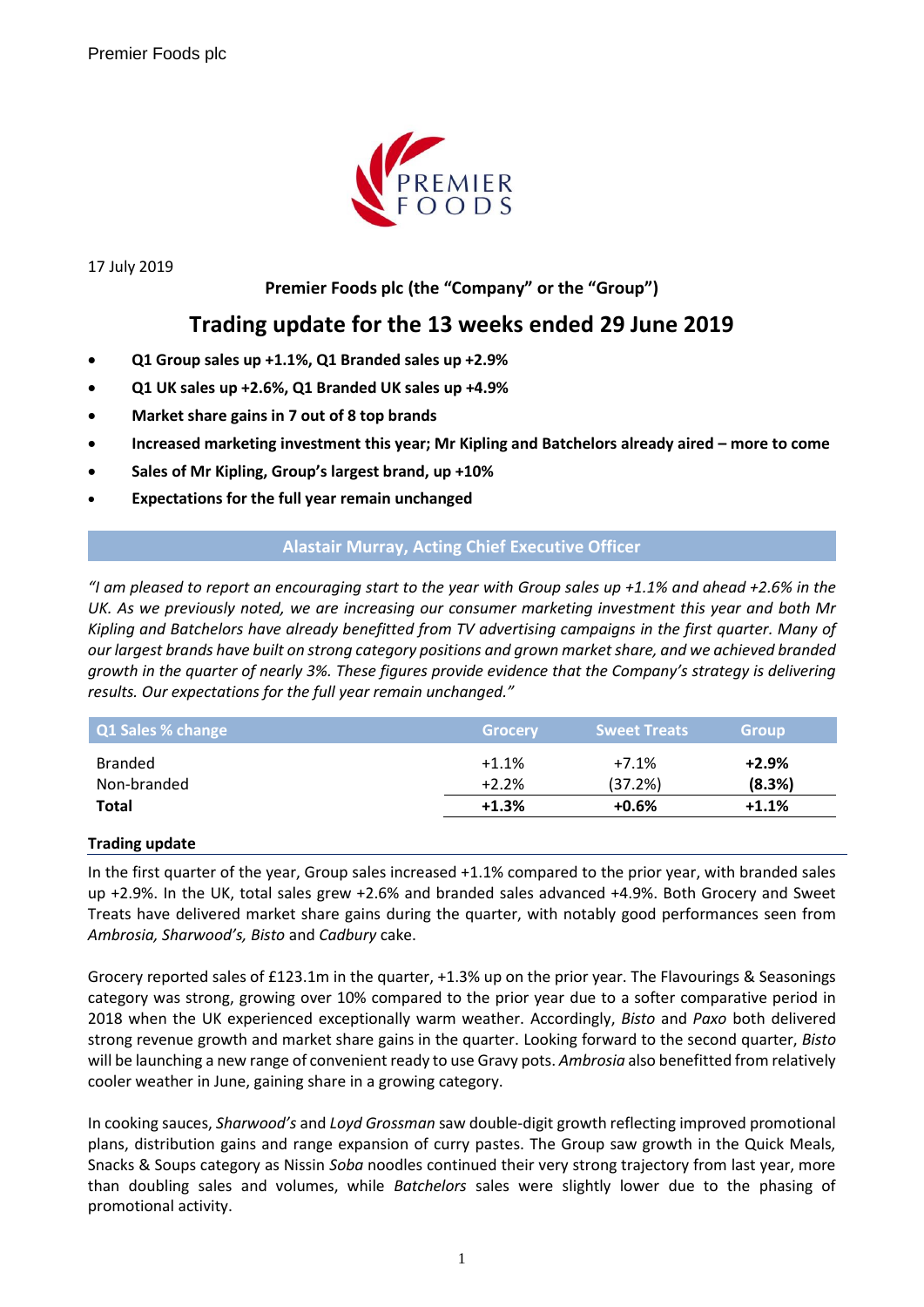Non-branded Grocery sales grew +2.2% as contract wins in cooking sauces and stuffing were partly offset by Knighton Foods which saw some contract exits and customer de-stocking.

In Sweet Treats, sales increased by +0.6% against the same period a year ago with branded sales up +7.1%. *Mr Kipling* continued to deliver strong growth, with Group sales up 10% and benefitting from the brand relaunch it received during 2018 but also further TV advertising in the first quarter this year. A new premium range of 'Signature' cakes is set to be launched In the second quarter to support *Mr Kipling* growth through the remainder of the year.

*Cadbury* cake sales grew in the UK, due to both the later timing of Easter compared to 2018 and also due to improved seasonal ranges for the Easter period. The Group also launched a range of new *Cadbury* Dairy Milk slices in the quarter. Non-branded Sweet Treats, (representing 9% of Sweet Treats sales value) were (37.2%) down in the period due to the exit of lower margin cake contracts.

International sales were, as expected, held back primarily due to slower sales in Ireland and were (18%) down compared to the prior year. This was due to the unwind of Brexit related stock in Irish customers' supply chains. The International business is, however, expected to return to sales growth in subsequent quarters.

## **IFRS 16 – Leases**

The Group is adopting the modified retrospective approach for the new accounting standard, IFRS 16 – Leases, as previously stated. The first accounting period which the Group will adopt this change is its Interim results for the 26 weeks ending 28 September 2019. The main changes to the Company's financial statements are with respect to Net debt and EBITDA, which would have been approximately £20m and £3m higher respectively than reported as at 30 March 2019.

#### **Board update**

As previously announced, Keith Hamill, Non-executive Chairman, will be retiring from the Board at the Company's AGM being held today. Richard Hodgson, Senior Independent Non-Executive Director is leading the search for a new Non-executive Chairman, a further Independent Non-executive Director and a permanent CEO, and the Company will provide further updates in due course.

#### **Outlook**

The Group's strategy remains to improve operating performance through driving profitable revenue growth and delivering cost efficiencies to generate cash. Its expectations for progress in the full year remains unchanged, and as previously communicated, weighted to the second half of the year.

The Group's previously announced strategic review remains ongoing; the outcome of which will be communicated in due course.

 $\sim$  Ends  $\sim$ 

## **For further information, please contact:**

| Institutional investors and analysts:                     |                      |
|-----------------------------------------------------------|----------------------|
| Alastair Murray, Acting CEO & Chief Financial Officer     | +44 (0) 1727 815 850 |
| Richard Godden, Director of Investor Relations & Treasury | +44 (0) 1727 815 850 |
| <b>Media enquiries:</b>                                   |                      |
| Maitland                                                  | +44 (0) 20 7379 5151 |
| Neil Bennett                                              |                      |
| Joanna Davidson                                           |                      |